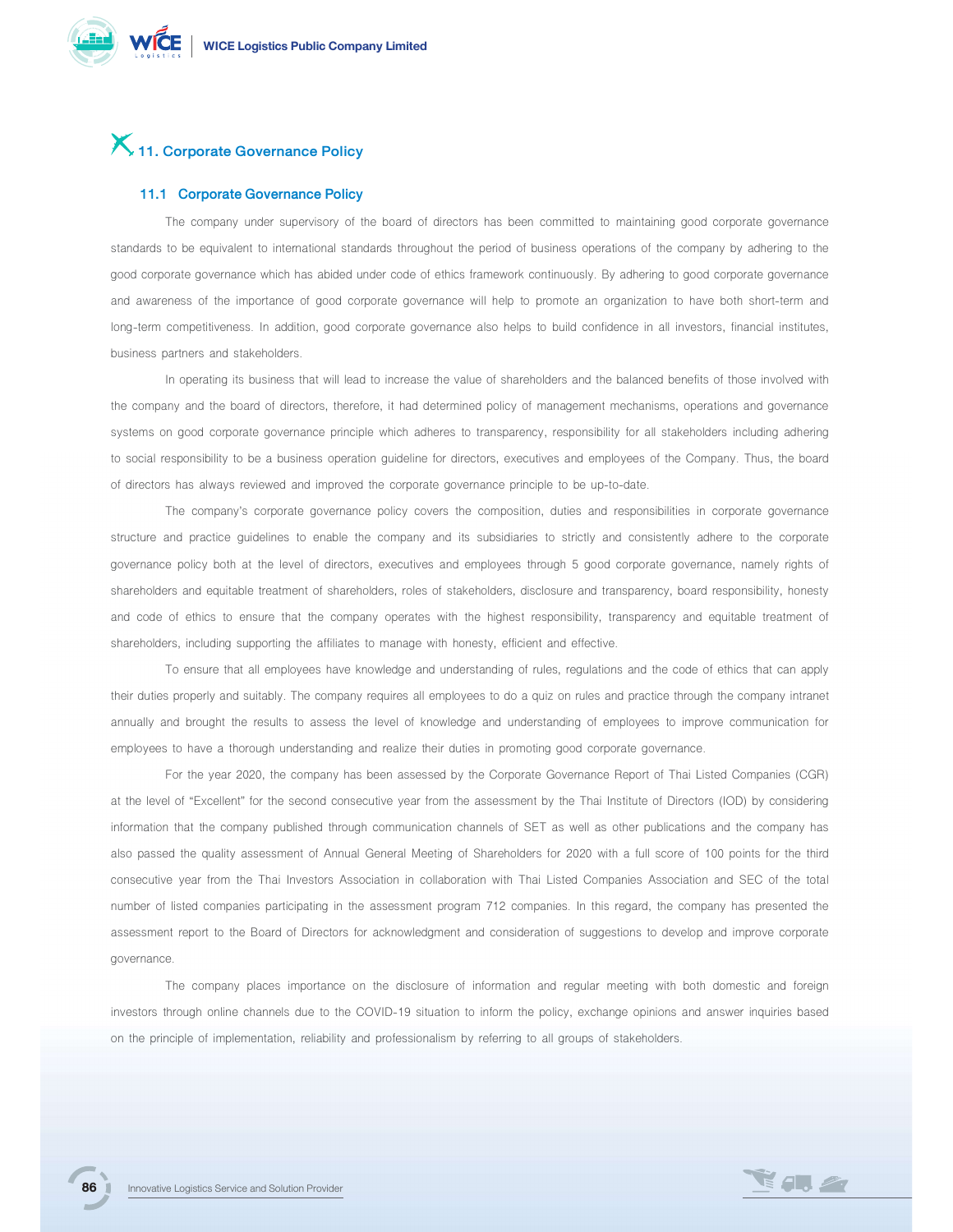# 1. Rights of shareholders and Equitable treatment of shareholders

 The company recognizes the basic rights of its shareholders and is committed to safeguarding and facilitating the exercise of shareholders' rights, such as the rights to purchase, sell, and transfer shares, the right to receive a share of profits from the company, the rights to receive sufficient information through appropriate channels and time, attending the meeting for exercising the right to vote in the shareholders' meeting, election or removal of directors, includes obtaining sufficient information about the fundamental changes of the company for decision-making.

 The company treats all groups of shareholders equally no matter be a major shareholder or a minority shareholder, ordinary person or institution, Thai nationality or foreigners, either as an executive or non-executive with policies as follows:

- 1. The minority shareholders will be protected from any unfair action both direct and indirect.
- 2. Setting strict rules for prohibiting the use of internal information.

 3. The board of directors and senior executives must disclose transactions in which they have a significant interest, relate to or have a direct impact on the company either directly or indirectly or through third parties.

 The company has policy to support all shareholders (both ordinary persons, juristic persons and institutional investors) to attend the shareholders 'meeting so that shareholders can exercise their rights at the shareholders' meeting equally. The Company has sent an invitation to the general meeting of shareholders to shareholders with Proxy Form A (general form), Proxy Form B (Specified clearly particulars) and Proxy Form C (Only foreign shareholders as registered in the registration book who have custodian in Thailand) in order to shareholders who were unable to attend the meeting grant a proxy others to attend the meeting. In addition, the company contacted institutional investors who are fund or custodian to send a representative to attend the meeting and facilitate to assist in checking the attendance documents in advance, including providing information and answering various inquiries as well.

 At the shareholders' meeting besides the annual general meeting of shareholders which must be held within 4 months from the end of the accounting period, the Board of Directors may call an extraordinary meeting on the date, time and place specified by the Board under the laws and regulations set by the company.

 The company places great importance on the shareholders' meeting with is an important opportunity for shareholders to exercise their rights to participate in decision-making on important matters of the business which facilitates the matters as follows:

# Allowing opportunities for shareholders to propose Agenda for the Annual General Meeting of Shareholders and nominate persons to be elected as directors.

 The company allows the company's shareholders to hold shares collectively not less than five percent (5%) of the total voting rights of the company by it may be one shareholder or a combination of shareholders to propose matters that are considered important and should be included in agenda of the Annual General Meeting of Shareholders and/or nominate a suitable person with knowledge, competence and qualifications to be directors to the company with a suitable and sufficient period. The shareholders can submit proposals to the company in advance of the shareholders' meeting according to the form and method specified by the company for the agenda of that meeting. The board will consider the appropriateness of the agenda in the invitation letter to the shareholders' meeting for nominating to be elected directors. The Nomination and Remuneration Committee will consider and propose to the Board of Directors for further submission to the shareholders in the Annual General Meeting of Shareholders. For matters not approved by the Board and/or the Nomination and Remuneration Committee, the company will notify shareholders and explain the reasons for the shareholders' meeting on the company's website or further appropriate information dissemination channels.

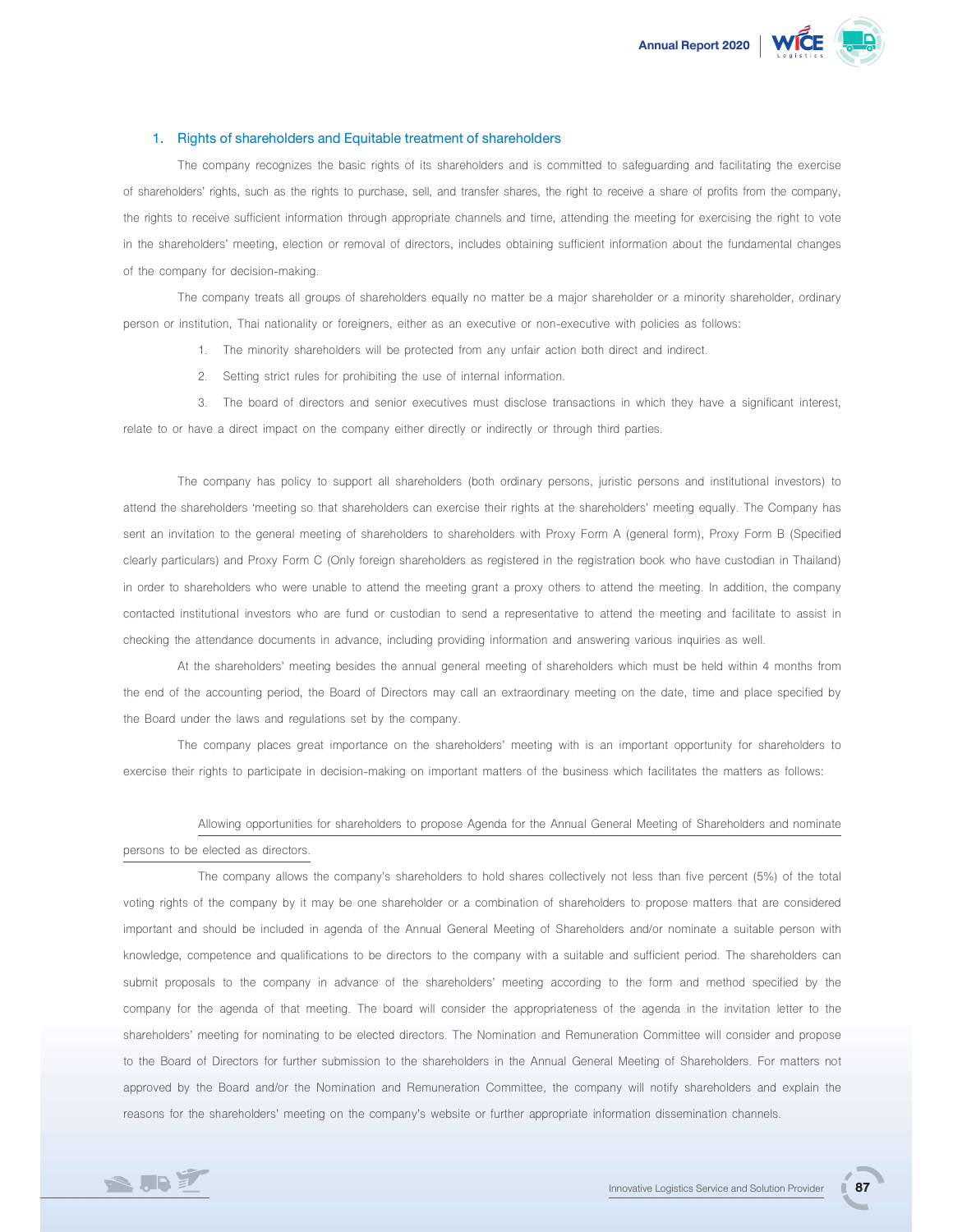

 For the Annual General Meeting of Shareholders 2020, the company allows an opportunity for minor shareholders to propose additional agenda for the Annual General Meeting of Shareholders and nominate qualified persons to be elected as directors in advance. From 21 October 2019 to 30 December 2019, the company has published such information on the company's website for shareholders to know the rights and methods of proposing additional agendas. Including the deadline for proposing additional agendas for the Board of Directors to consider whether or not to include the agenda in the meeting invitation letter and the method of nominating qualified persons to be elected as directors to the Nomination and Remuneration Committee to consider, select and give opinions to the Board of Directors to propose to the shareholders' meeting to elect the company's directors. The company has published information through the news system of the Stock Exchange of Thailand and the company website for shareholders to know in advance at the end of the said period and it appeared that no shareholder proposed an additional agenda for the Annual General Meeting of Shareholders and nominated qualified persons to be elected as directors in any way.

# Notification of details and document meeting

 The company provides meeting documents in both Thai and English and disclosed to investors generally in advance of the meeting by notifying the disclosure through the information dissemination channel of the Stock Exchange of Thailand and disclose information on the company's website to allow shareholders sufficient time to study information in advance before the meeting. While the company will send the invitation letter together with the meeting documents to shareholders at least 7 days in advance or 14 days before the date of the shareholders' meeting as required by law. The details appear on the website and in the documents sent to the shareholders that are the same information which consists of (1) Invitation to the meeting (2) Rules for attending the meeting (3) Profiles of independent directors nominated as a shareholder's proxy (4) The company's Articles of Association in the Chapter of the Shareholders' Meeting holding shares, directors (Regarding the number of election and agenda of the directors) and dividends (5) Agendas (6) Annual reports (7) Proxy forms (8) Map of the meeting venue. In addition, the company also announces the notice of the shareholders' meeting in the newspaper for 3 consecutive days at least 3 days in advance of the meeting date or to consider depending on the case, including the opinion of the Board of Directors on the agenda of the said meeting.

 For the Annual General Meeting of Shareholders 2020, the company has informed agenda through the information disclosure channel of the Stock Exchange of Thailand from 28 February 2020 and disclosure meeting documents in both Thai and English to investors in general via channels information disclosure of the Stock Exchange of Thailand and on the company's website from 27 March 2020 and 8 April 2020, respectively, while sending the invitation letter and meeting documents to the shareholders from 4 April 2020, 14 days in advance before the meeting date, which is in accordance with good corporate governance criteria.

# Meeting Attendance

 The company has provided officers to check documents of shareholders or proxies who are entitled to attend the meeting in accordance with details of documents or evidence showing the identity of shareholders or proxies as stated in an invitation letter to preserve the rights and equality of the shareholders. Shareholders can register for the meeting in advance before the meeting. For facilitating to the shareholders, the company has implemented a computer system for the registration and also prints ballot papers for each agenda item to the shareholders resulting in the registration is quick and accurate. Moreover, during the shareholders' meeting, shareholders can register to attend the meeting to exercise their voting rights in the agenda that have not yet been voted on. For shareholders who unable to attend the meeting in person and intend to grant a proxy to another person, including executives or directors of the company attending the meeting on their behalf. The company has nominated more than one independent director

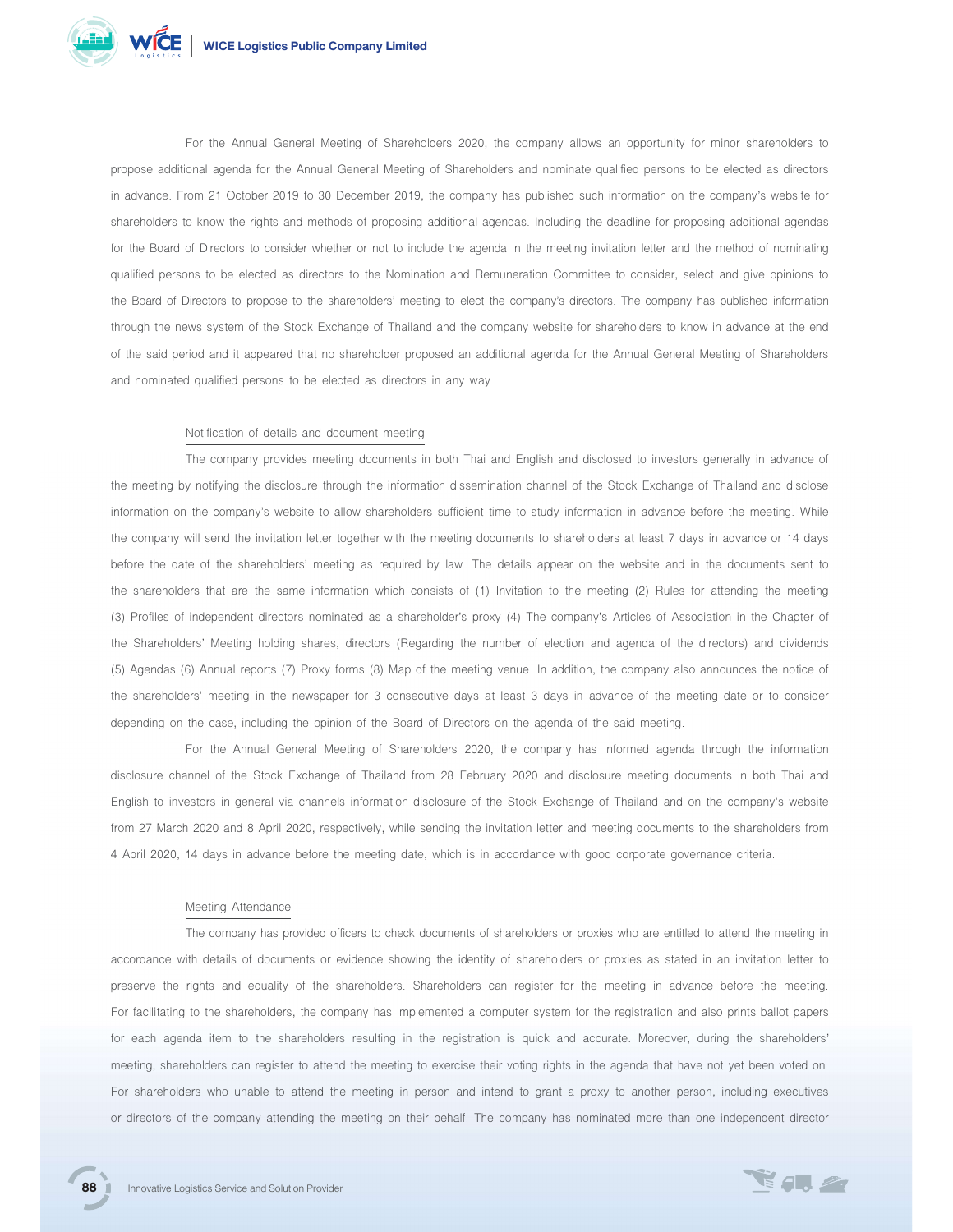with profiles for shareholders to consider. The company has attached the proxy form B, in which the shareholders can determine the direction to vote and can vote in advance in the registration letter for attending the meeting and voting, which is sent to the shareholders together with the meeting invitation letter. Shareholders can also download other types of proxy forms and registration letter for meeting attendance and voting from the company website.

 For the Annual General Meeting of Shareholders 2020, the company nominated 3 independent directors along with profiles to shareholders for considering and appointing 3 proxies, namely the Chairman of the Board of Directors, the Chairman of the Nomination and Remuneration Committee and the Chairman of the Audit Committee.

# Allowing opportunity for shareholders to ask questions and express opinions.

 Before meeting, the company allows an opportunity to shareholders to send questions via fax and e-mail to the company secretary's office in advance about the company and meeting agendas for the Board of Directors and management to clarify at the meeting date which the chairman of the meeting will allocate appropriate time and encourage the shareholders to have equal opportunities to express opinions and make inquiries at the meeting according to the meeting agenda and matters proposed. The company will do its best for every director. The company's senior executives and its subsidiaries including auditors will attend the general shareholders' meeting to clarify questions, wherein the directors and executives will explain and explain the reasons in a straightforward manner until clear.

 At the Annual General Meeting of Shareholders 2020, 8 directors attended the meeting, accounting for 100% of the total number of 8 directors, along with the company's senior executives and the auditors.

#### Meeting implementation and voting

 The shareholders' meeting will consider the agendas in the order as specified in the meeting invitation letter unless the meeting resolves to change the order of the agenda with a vote of not less than two-thirds of the number of shareholders attending the meeting or shareholders with shares amounting to not less than one-third of the total number of sold shares may request the meeting to consider matters other than those specified in the meeting invitation letter. Before starting to consider the agendas, the number will be announced and the proportion of shareholders or proxies who attend the meeting Including informing the shareholders who attend the meeting in person or there is a proxy to attend the meeting, having the right to vote 1 vote per share for voting, the company has used ballot papers for all agenda, including the agenda for considering the election of directors for transparency and audit and in order to treat the shareholders as much as possible. In this regard, the company has provided to have a third party in charge of ensuring that the shareholders' meeting is transparent, correct in accordance with the law and the company's regulations. Upon completion of vote counting, the voting results of each agenda will be announced to the shareholders' meeting by specifying the voting results of the shareholders who cast their votes for agreeing, disagreeing and no vote.

 For the results of the shareholders' meeting, the company shall announce the resolution of the shareholders' meeting immediately via the Stock Exchange of Thailand's information disclosure channel within the meeting date or the time before the opening of trading securities in the morning at least one hour of the following business day for investors to be informed in general and prepare minutes of meetings that are all important statements, questions and opinions are recorded and all resolutions of the shareholders' meeting separated into votes for agreeing, disagreeing or no vote. The company has published the said report on the company's website. and delivered to the Stock Exchange of Thailand within 14 days of the shareholders' meeting, including keeping minutes of the meeting at the head office and published to the shareholders on the company's website.

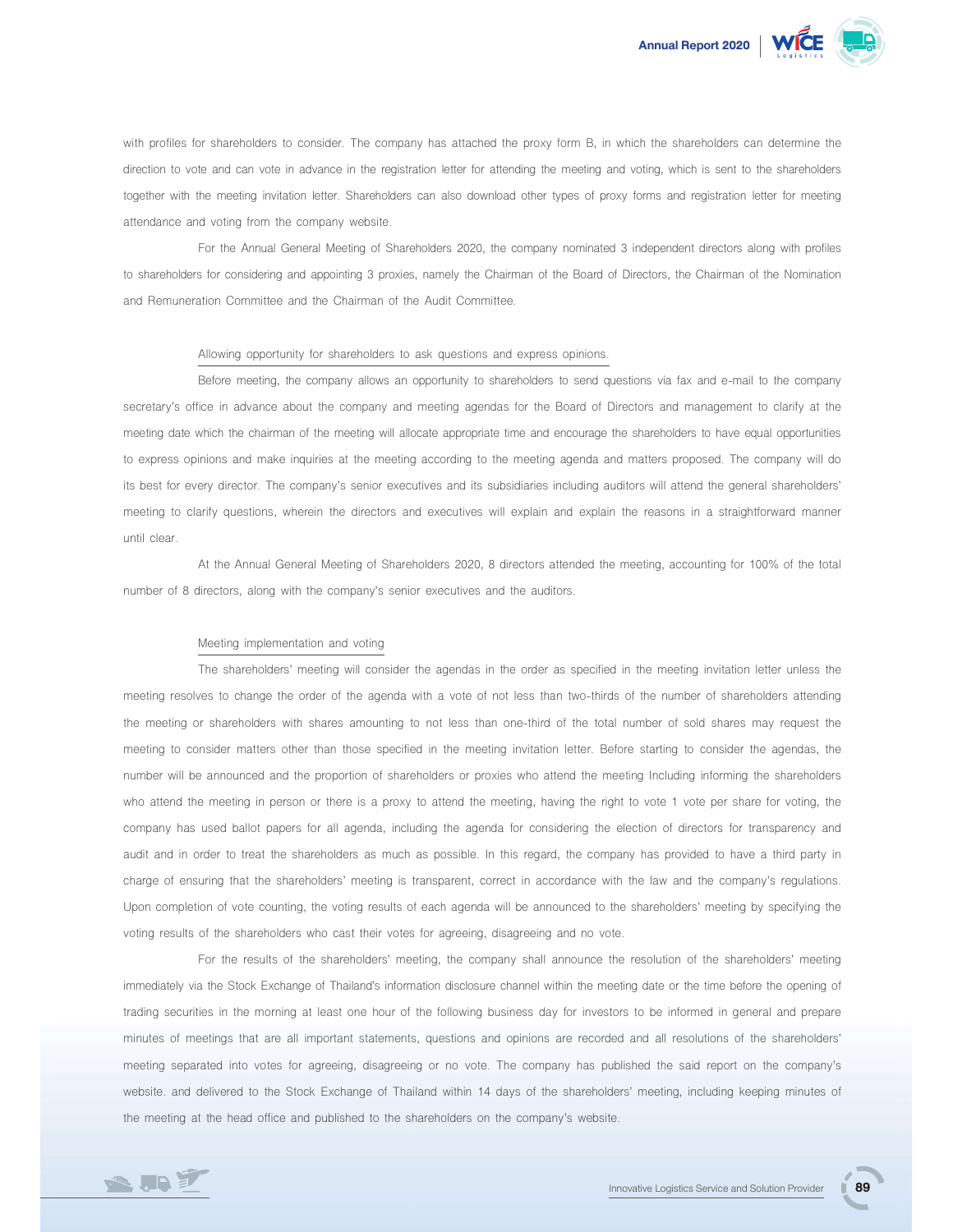

 In the Annual General Meeting of Shareholders 2020 held on 29 April 2020, the company informed the meeting's resolution via the website of the Stock Exchange of Thailand on the meeting date and published the minutes of the meeting on 13 May 2020 consistent with the period specified in the preceding paragraph.

 On measures to prevent conflicts of interest, the company has established guidelines for employees to perform their duties with honesty, fairness, and compliance with laws, rules and regulations and does not place importance on personal interests above the responsibility towards the company, including not using internal information for personal gain. The company assigns directors, senior executives or the first 4 executives after senior executives who hold a position equivalent to every 4th position, including a person holding a position above or equivalent to an account and finance manager, must report the holding of the company's securities which oneself, including related persons, holds when taking office and report the change in securities holding within 3 business days from the date of change also prohibits senior management, employees, and internal auditors trading in the company's securities during the period from 30 days prior to the day of the last month of the quarter to 1 day following the announcement of the company's financial statements. In addition, the directors are prohibited from giving news that may have an impact on the stock price during the same period.

Directors, senior executives or the first 4 executive-level positions after senior executive who hold a position equivalent to every 4th position, including a person holding office above or equivalent to an account and finance manager. Including spouses or those who live together as husband and wife and underage children. The holding or change of the holding of the company's securities or futures contracts must be reported to the Securities and Exchange Commission within 3 business days from the date of purchase, sale, transfer or acceptance of transfer of securities or derivatives. The directors are required to report their shareholding in the company to the board of directors at the end of every quarter.



#### 2. Rights of Stakeholders

The company treats stakeholders fairly in accordance with the rights of stakeholders under laws. The company is committed to developing quality service processes and responding to the expectations of its stakeholders.

These stakeholders include shareholders, employees, clients, business partners, creditors, competitors as well as society, community and environment.

# 1. Shareholders

 The company is committed to protecting fundamental rights and treating shareholders equally. In addition, shareholders also benefit indirectly from their trust as a result of the company's fair treatment of other stakeholders which helps promote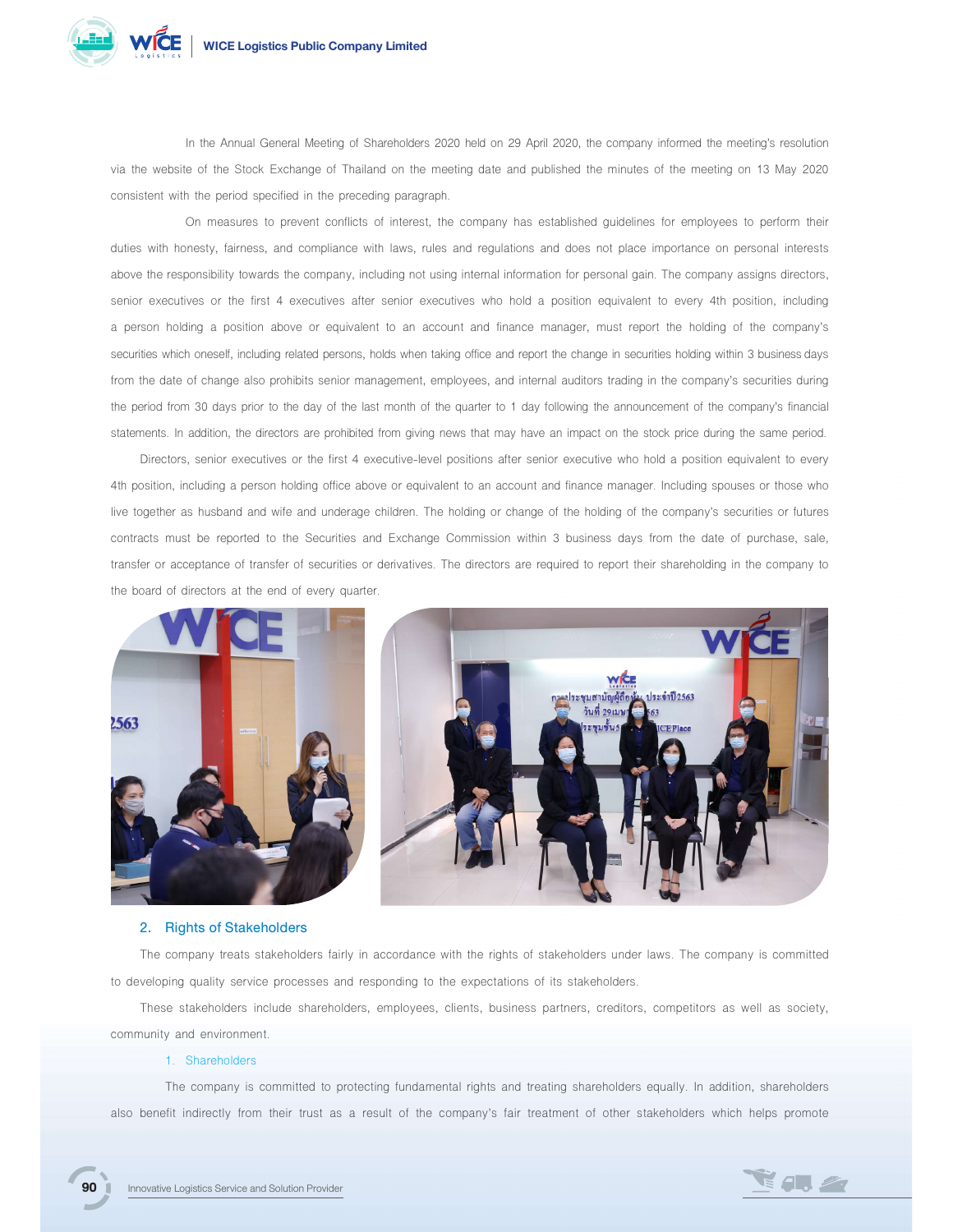

cooperation between the company and business partners including playing an important role in enhancing shareholder stability over the long term along with making the company financially stable and sustainable.

# 2. Employees

 The company always treats all employees with fairness and dignity both permanent employees and contract employees. Employees will receive fair compensation according to the assessment performance system equally and receive standardized training including welfare on health, safety, and good environment in the workplace also keeping employees' personal information confidential and not misusing the personal information of employees.

#### 3. Clients

 The company is committed to maintaining a sustainable relationship with its clients and adhere to duties and responsibilities of an agreement to clients by delivering professional, suitable service and effective to clients with the highest ethics and standards without calling or giving bribe or any form of wrongful compensation.

### 4. Business partners and Creditors

 The company treats business partners and creditors fairly and honestly by respecting the conditions agreed upon by both parties in dealing with business partners and creditors. The company will comply with the policy of the Collective Action Coalition.

#### 5. Competitors

 The company must refrain from speak attack or any action against competitors which are monopoly or reduce competition or limit market competition. The company shall operate its business with respect for fair competition and honesty by working within the framework of relevant trade competition regulations and refrain from any action that may have a negative impact on the logistics industry. In addition, clients can choose to use services freely and will not be prevented if wanting to switch to use services with competitors. In case of dispute, the company will make appropriate procedures for resolving or mediating disputes.

#### 6. Society, community and environment

 The company realizes its social responsibility and continues to initiate social development for the better, adheres to operate a business under code of ethics and complies with relevant laws and/or regulations to prevent the company's operations caused damage to the quality of life of society, communities and environment, create good interactions with communities where the company's workplaces are located at, regularly support projects and activities that benefit the communities and society.

 In addition, stakeholders can express their opinions, report complaint or other important matters directly to independent directors or the Audit Committee to facilitate stakeholders. The company provides many contact channels such as telephone, company website, e-mail or sending of letters for allowing stakeholders to express opinions, report complaint or other important matters effectively towards the company e.g. providing the company secretary/investor relations department to be responsible for receiving comments and complaints from shareholders and investors while human resources department is responsible for receiving comments and complaints from employees. The company secretary is also responsible for receiving suggestions, complaints or other important matters relating to the company's business and regulations as well as various supervision by these agencies screen and report matters to the complaint agency and/or complaint team (EI), who will resolve issues and/or report to the Audit Committee to consider suitability. The Audit Committee will report significant matters to the Board for further acknowledgment. In addition, the company has clearly established a policy on whistleblowing and dealing with complaints from clients, employees and stakeholders to preserve the rights including protecting the privacy of the complainant by the said complainant will be protected and keep personal information confidential.

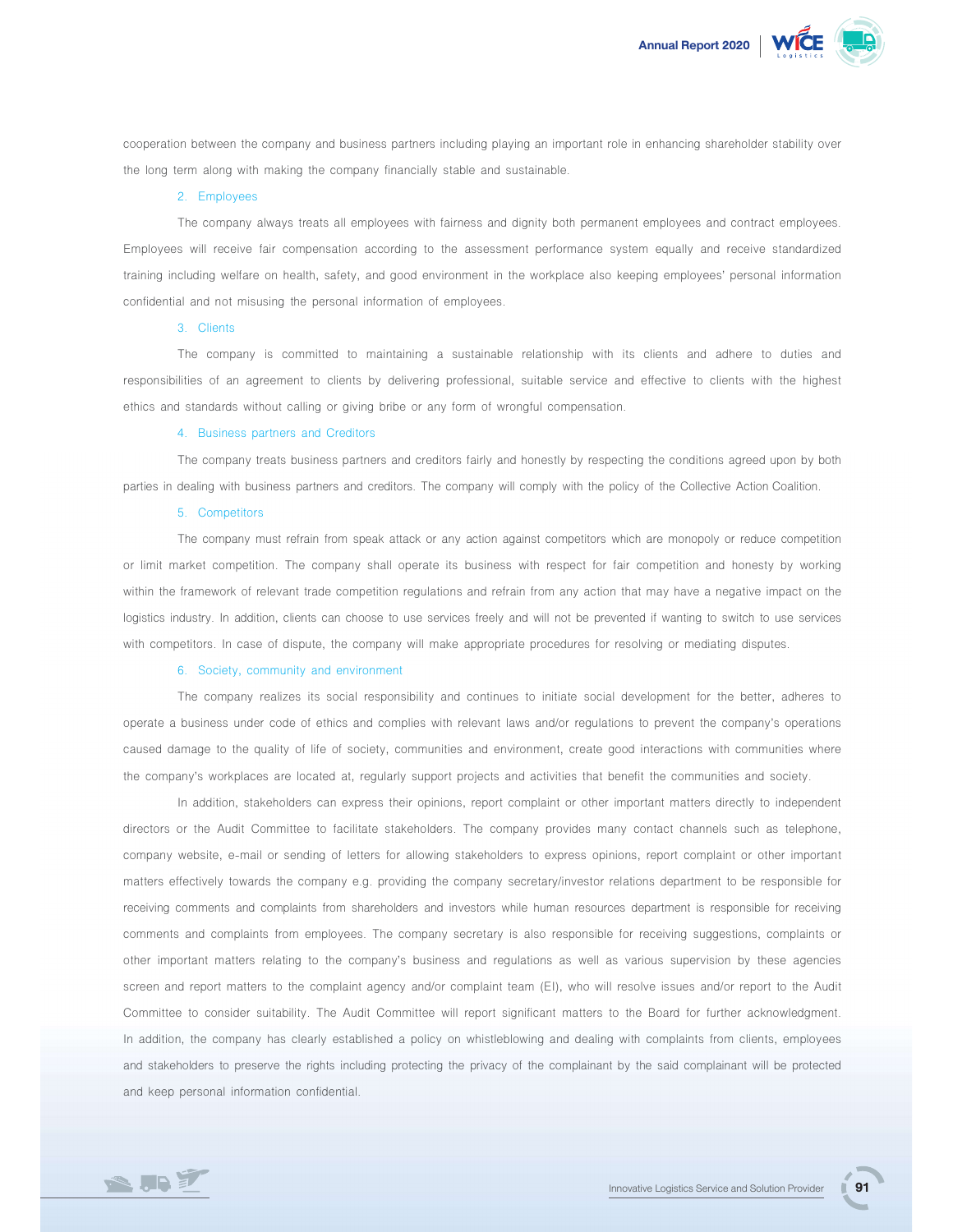

#### Whistleblowing or complaints policy

 In order to show commitment to operating the business of an organization with transparency and fairness to all groups of stakeholders, the company has established a whistleblowing or complaints policy that is approved by the Board of Directors. This policy sets the whistleblowing process and channels or complaints about employees and third parties to enable the concerned parties to be treated fairly and promote to provide reporting and solving problems in case found unusual transactions that are considered to be corruption, breaking laws or rules including any misconduct.

 The company provides channels for stakeholders to whistleblowing, complaints or reporting irregularities or misconduct, including acts that do not comply with the business ethics of an organization which can report by sending a letter to the chairman of the audit committee or to the Company Secretary at 88/8 Nonsee Road, Chong-Nonsee, Yannawa, Bangkok 10120, which such channel communicate and notify to third parties through an organization's website.

 For employees, the company has set a channel to receive matters that employees wish to complain or whistleblowing in case found any unusual transaction about any operation which is considered to be misconduct through the complaint team (EI), the channel is communicated through the organization's intranet. The process of dealing with employees' complaints will be a consideration and investigation of the fact that the matter is wrong or not. In case that an audit found offenses, it will be disciplined according to the company's regulations.

 The company has policy to protect the rights of whistleblowers, keep the complainant's information confidential and disclose only as necessary by taking into consideration of safety and damage of the complainants. In 2020, no complaints were found about illegal activities, corruption or code of business ethics that are significant.

#### Complaints Channels

Can complain or whistleblowing of offending and fraud through various channels as seen to be appropriate as follows:

| Channel 1                                                                                            | Chairman of the Board of Directors, Chairman of the Audit Committee                      |
|------------------------------------------------------------------------------------------------------|------------------------------------------------------------------------------------------|
| Channel 2                                                                                            | Reliable supervisors at all levels                                                       |
| Channel 3<br>Website: www.wice.co.th (topic: Investor Relations/Investor Information/Whistleblowing) |                                                                                          |
|                                                                                                      | or (Topic: Contact us/Complaint)                                                         |
| Channel 4                                                                                            | E-mail: Chairman of the Audit Committee, banomyong.ruth@gmail.com                        |
| Channel 5                                                                                            | Telephone: 02 681 6181 ต่อ 3501                                                          |
| Channel 6                                                                                            | Send a letter to the Chairman of the Audit Committee, (which is an independent director) |
|                                                                                                      | at the address as follows:                                                               |
|                                                                                                      | WICE Logistics Public Co., Ltd.                                                          |
|                                                                                                      | 88/8 WICE PLACE TOWER, 88/8 Nonsee Road, Chong-Nonsee, Yannawa, Bangkok 10120            |
|                                                                                                      |                                                                                          |

\* If related to senior executives or directors, shall report directly to the chairman of the Audit Committee.

## 3. Disclosure and Transparency

The company has set system to ensure that shareholders and other stakeholders have the right to complete and timely disclosure of material information, includes quarterly financial reports, explanations and analyses of other important non-financial information either by mandatory requirements or on a voluntary basis.

Disclosure will be in Thai and English through easily accessible channels, e.g. the company's website, press conference and information dissemination channels of the Stock Exchange of Thailand and the Securities and Exchange Commission.

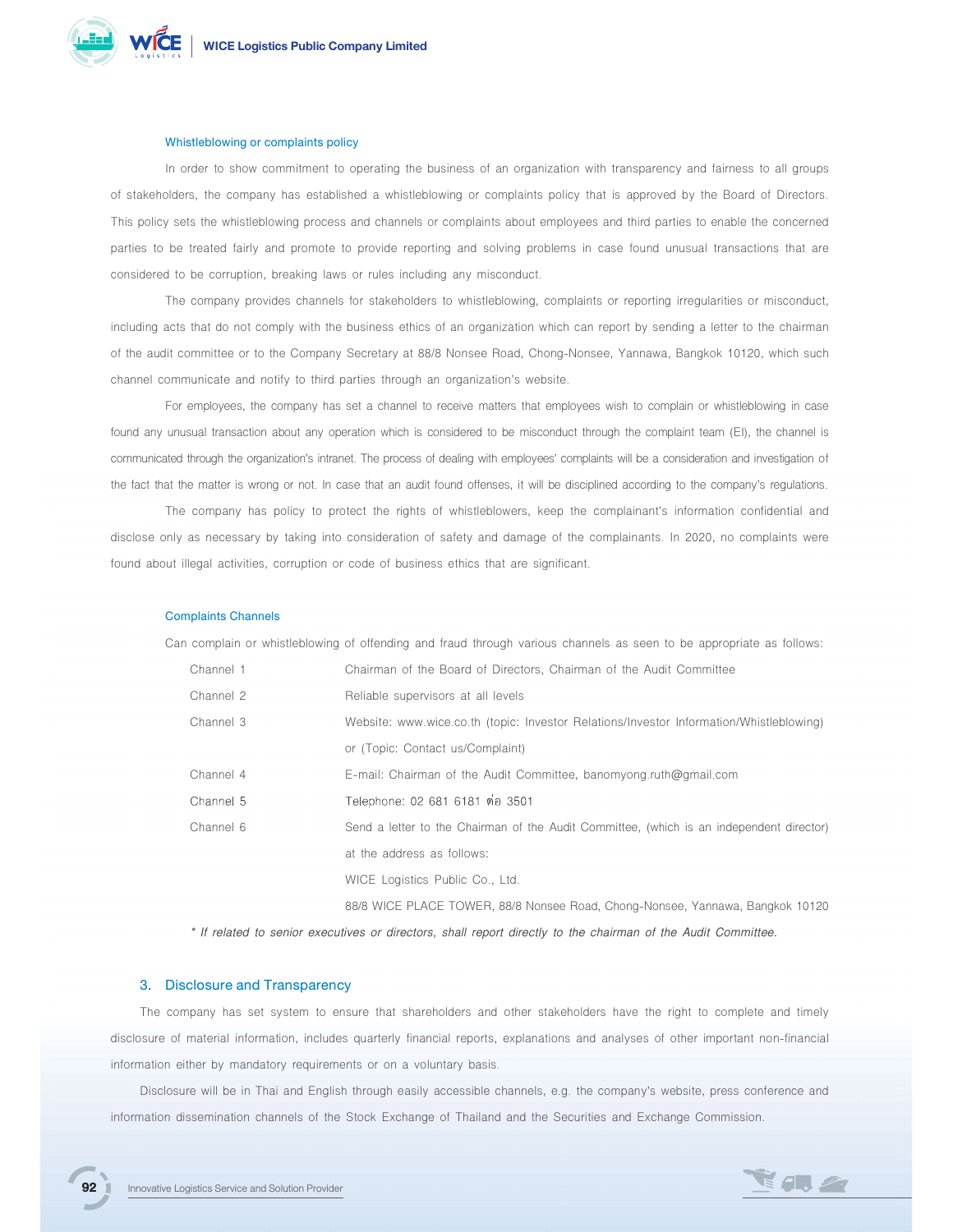

The company has informed all results thoroughly of voting during the annual general meeting or the extraordinary general meeting of shareholders via the website on the next business day after the meeting.

 The company prepares various reports to deliver to relevant departments and disseminates them to the public in a fair and easy to understand. The Board of Directors is responsible for preparing a report explaining the operating results and milestones of the year for the shareholders' acknowledgment and responsible for assessing the adequacy of the internal control system, which is a preliminary assessment performed by the management by the Audit Committee is a reviewer before the Board approves the final assessment on certification of the accuracy of financial reporting. The Board of Directors has assigned the Audit Committee to review the company's financial reports and its subsidiaries to be properly prepared in accordance with the generally accepted accounting standards and disclose information with transparency and sufficient to investors in making investment decisions. In summary, the Board of Directors is the person who prepares a report of the Board's responsibility on financial reports and the Audit Committee will issue a report when there is an audit issue together with the auditor's report. By the report of the Board of Directors, Audit Committee and the auditor's report will be compiled in the annual report (Form 56-1) as well as sustainability reports which will reflect the practice that will lead to the creation of sustainable value for the business.

The company has assigned the company secretary to disseminate the organization's information both financial and general information to shareholders, investors, analysts, investment credit rating agencies and relevant regulators through various channels such as reporting to SET, SEC and the company's website on the topic "Investor Relations" to enable interested persons can study information easily. In addition, various activities are held to disseminate and clarify information, including giving opportunities for participants to inquire information in a transparent manner by senior executives participating in the clarification as well. Such activities include quarterly analyst meeting, press conferences, and provide one on one information to investors and analysts both domestic and abroad online due to COVID-19. In this regard, senior executives have participated in investor relations activities in 2020, which can be summarized as follows:

- 1. Quarterly Analyst Meeting 2 times, approximately 30 people attended each meeting.
- 2. Press conference 1 time, each time about 25 press participated.
- 3. Participation in activities "SET Opportunity Day" 2 times, held by the Stock Exchange of Thailand which each time approximately 20 analysts and investors attended.
- 4. Company Visits 4 times and Conference Calls including interviewing 21 times for investors and analysts both in the country and abroad.

 Interested persons can contact Investor Relations Department at Address: 88/8 WICE PLACE TOWER, 88/8 Nonsee Road, Chong-Nonsee, Yannawa, Bangkok 10120 Telephone: 02-681-6181 Fax: 02-681-6123 E-mail: info@wice.co.th, secretary2@wice.co.th Website: www.wice.co.th

# 4. Responsibilities of the Board of Directors

The Board of Directors is appointed by the shareholders to be responsible for all the company's operations, this includes ordering, approving and supervising the implementation of the company's strategy as well as corporate governance and corporate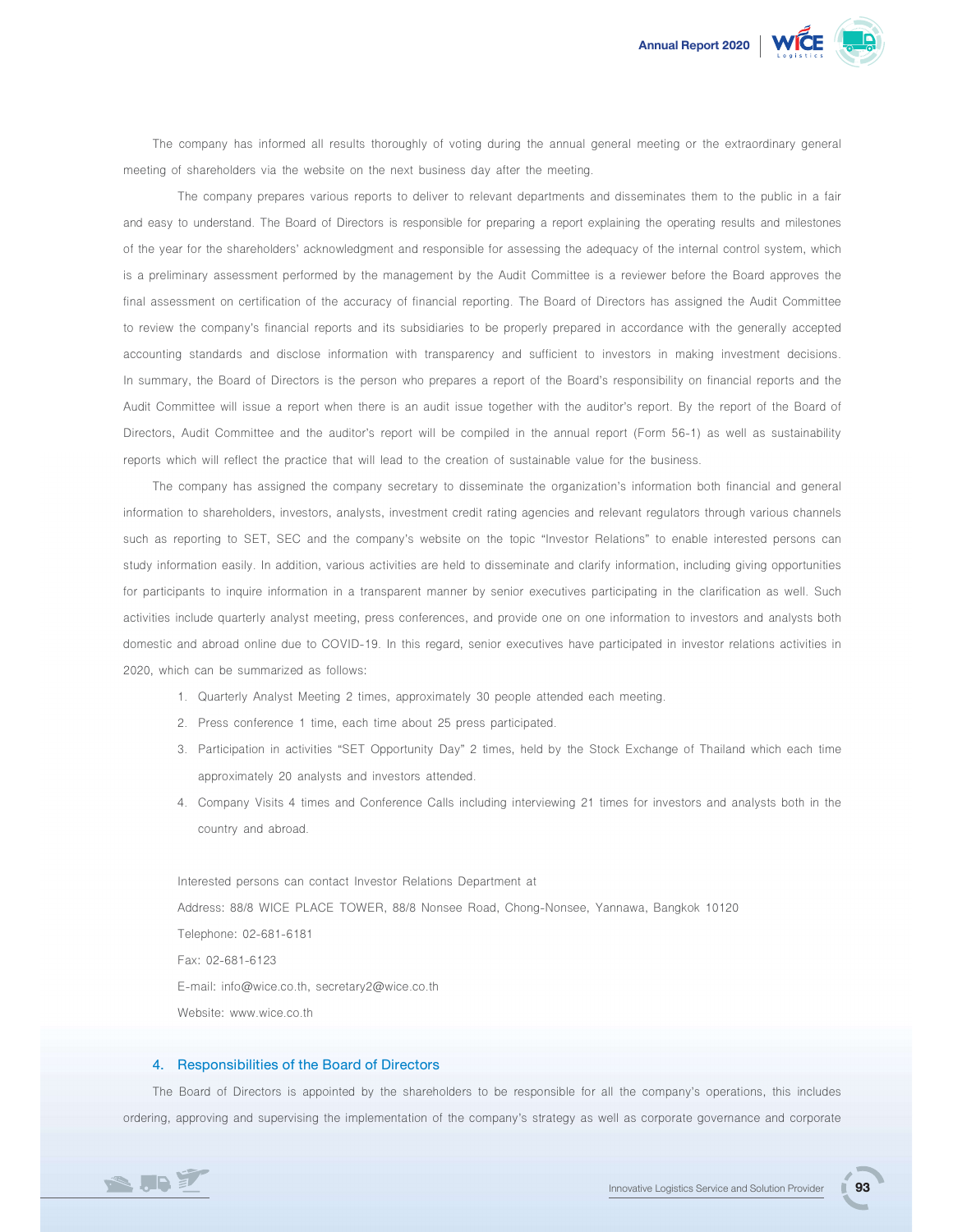

values. The Board is responsible for selecting the Chief Executive Officer and senior executives and ensure to have succession. In addition, the Board of Directors is responsible for supervising the management team and has the ultimate responsibility in overseeing strategies, risks and financial stability, this includes how the company organizes its organizational structure and regulates itself. (See details, scope, powers, duties and responsibilities of the Board in Part 2, Article 10 of Corporate Governance Structure)

From the responsibilities mentioned above, therefore, the company has a policy for the selection of directors both at individual and quorum with suitable and diverse experiences consists of essential qualities and abilities such as integrity, professionalism and ability to inquire, understand and analyze the company's business as independently.

# 4.1 Structure of the Board of Directors

 The company has set structure and practice on the composition and criteria for nominating directors as well as the proportion of independent directors, executive directors and representative directors from major shareholders clearly to ensure that the composition of the board is appropriate.

 The Board will be selected by considering knowledge, experience, skills, a wide range of expertise, integrity, the ability to provide independent opinions, understanding of the business, and in line with the company's strategy. By setting an appropriate Board structure and preliminary guidelines on the proportion of independent directors, non-executive directors, executive directors and directors from major shareholders to have Board's composition that is appropriate. In this regard, each director has a term of office for 3 years. The Board of Directors will re-election at every annual shareholder meeting which clearly stipulates in the article of association of each company unless otherwise specified.

 So that directors and executives can devote their time to manage the company fully, therefore, directors and senior executives are set to hold office as the chairman of the board, executive director or an authorized director one position or the other or multiple positions in other companies, not more than 5 companies and holding director positions in listed companies of SET, not more than 5 companies. In addition, directors and executives should avoid taking any position or job that may create a conflict of interest with the company.

 Apart from setting that the chairman of the board shall not be senior executives, the chairman of the board is also an independent director and/or non-executive directors to ensure an appropriate check and balance between the board of directors and executives. In addition, the chairman of the board of directors will not be a member of any sub-committees to allow sub-committees can show their opinions independently. The chairman of the audit committee shall not be the chairman of the board of directors, the nomination and remuneration committee, and the risk management committee as well. In addition, the board clearly separated roles and responsibilities of the board from executives committee in order to balance power and prevent to occur a situation in which one person has absolute decision-making power, such as the chairman of the board and senior executives shall not be the same person and clearly separated roles and duties.

 To increase efficiency and support the performance of specific duties of the board, therefore, sub-committees were appointed, namely the Executive Committee, Audit Committee, Nomination and Remuneration Committee and Risk Management Committee which each sub-committee will have a structure and criteria on composition and selection as well as a charter that specifies scope, duties and guidelines appropriately.

 The company has assigned the company secretary to be responsible for supporting activities of the board, monitor to ensure compliance with the resolutions of the Board, hold board meetings and shareholders' meetings including preparation of the meeting invitation letter, minutes of meeting and other duties as specified in the relevant laws and regulations.

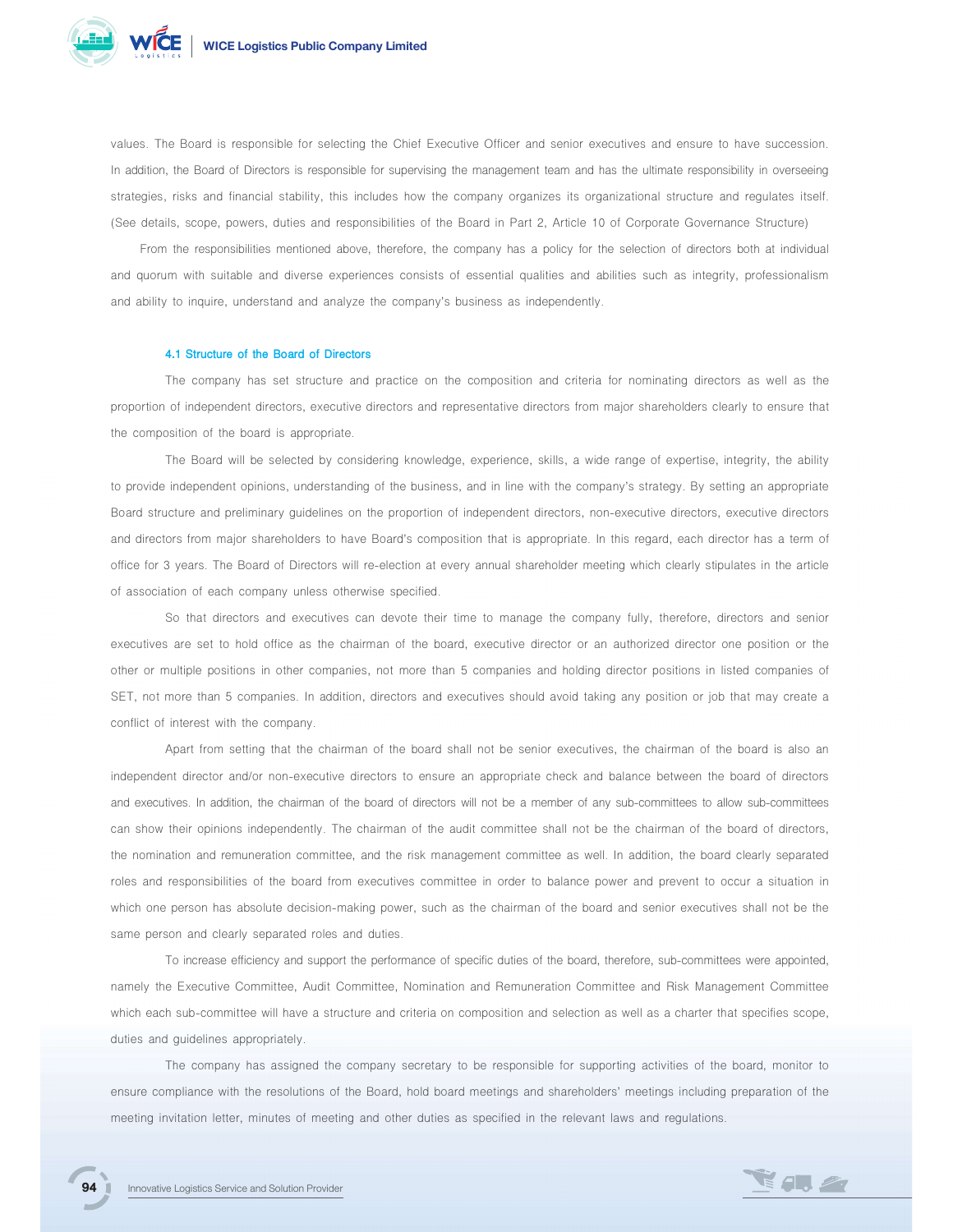In addition, in order to comply with the Securities and Exchange Act B.E. 2535 (1992), therefore, the company has required directors and senior executives shall prepare reports of personal interests and related parties sent to the company secretary when the information was changed. The company secretary is also responsible for keeping and preparing reports of changes that have occurred to the chairman of the board and the chairman of the audit committee.

 The board has 2 main roles, namely role on operational and corporate governance show that the board has to focus on formulating policies and strategies of the company as well as monitoring and controlling the company's management to ensure that the important policies have been applied to practice effectively and efficiently and comply with all laws, regulations, rules for the highest ethical standards.

# (1) Role on operational – set policies and strategies

 The board shall provide a long-term strategic plan that reflects the concept and vision of the company's future business operations. A short-term business plan should be clear and measurable goals to enable the management to be able to consistently implement and evaluate results. The board approves the company's business plan and budget which has been considered and reviewed by the Executive Committee to a guideline for employees' performance and estimated by the management each year. The action plan shall cover performance indicators and business goals. In case operations differ from a defined plan, shall be monitored and analyzed regularly. In addition, the Board of Directors will be assessed and reported operations analysis results by the management to inform the progress always in order to achieve the achievement of goals. Regular monitoring and evaluation of performance can help identify any deviation in performance from a defined plan to implement corrective actions correctly and timely.

 The board shall set operational policies for the purposes of governing and controlling the assigned business operations, human resource management, financial disclosures, audits and investments which is in line with the company's long-term and short-term strategic plan. The management will prepare and present policies and guidelines for approval by the board which the board shall ensure that the policies and practices are in accordance with the company's business principles. These policies help management to make decisions about action in different situations to limit mistakes that can be avoided as a result of incorrect decisions.

 The policy shall cover all core activities and be able to correct or add to support new or improved practices and changing business situations. Preparing a clear written policy can prevent miscommunication. The company can enter into new transactions only after the relevant policies have been established. The board should provide an assessment method and reporting appropriate risk activities.

 Compliance with the policy requires the preparation of clear operational standards by communicating such a standard to employees at all levels acknowledged and shall have only one reference information source to be all the same standard. The board has provided a standard to review and improve the policy from time to time to ensure that the policy is in line with the strategic plan at all terms mentioned above.

 The company place importance on operating its business effectively under good corporate governance. The company does not have policies to support transactions with connected persons or may create a conflict of interest. In this regard, if such transaction occurs, the audit committee will consider such transactions thoroughly by reporting and/or presenting to the Board for approval, as the case may be. The company will consider such transactions as normal business transactions. A person who may have a conflict of interest will not have the right to approve such transactions.

# (2) Role on corporate governance - Supervision, monitoring, assessment and duty responsibility

 Although the board delegated most of the important duties including the daily administration for the management but the board still has responsibilities to supervise and monitor the company's operations in order to fully comply with the role of good corporate governance. The board should be aware of the company's operating environment at all times, including both inside and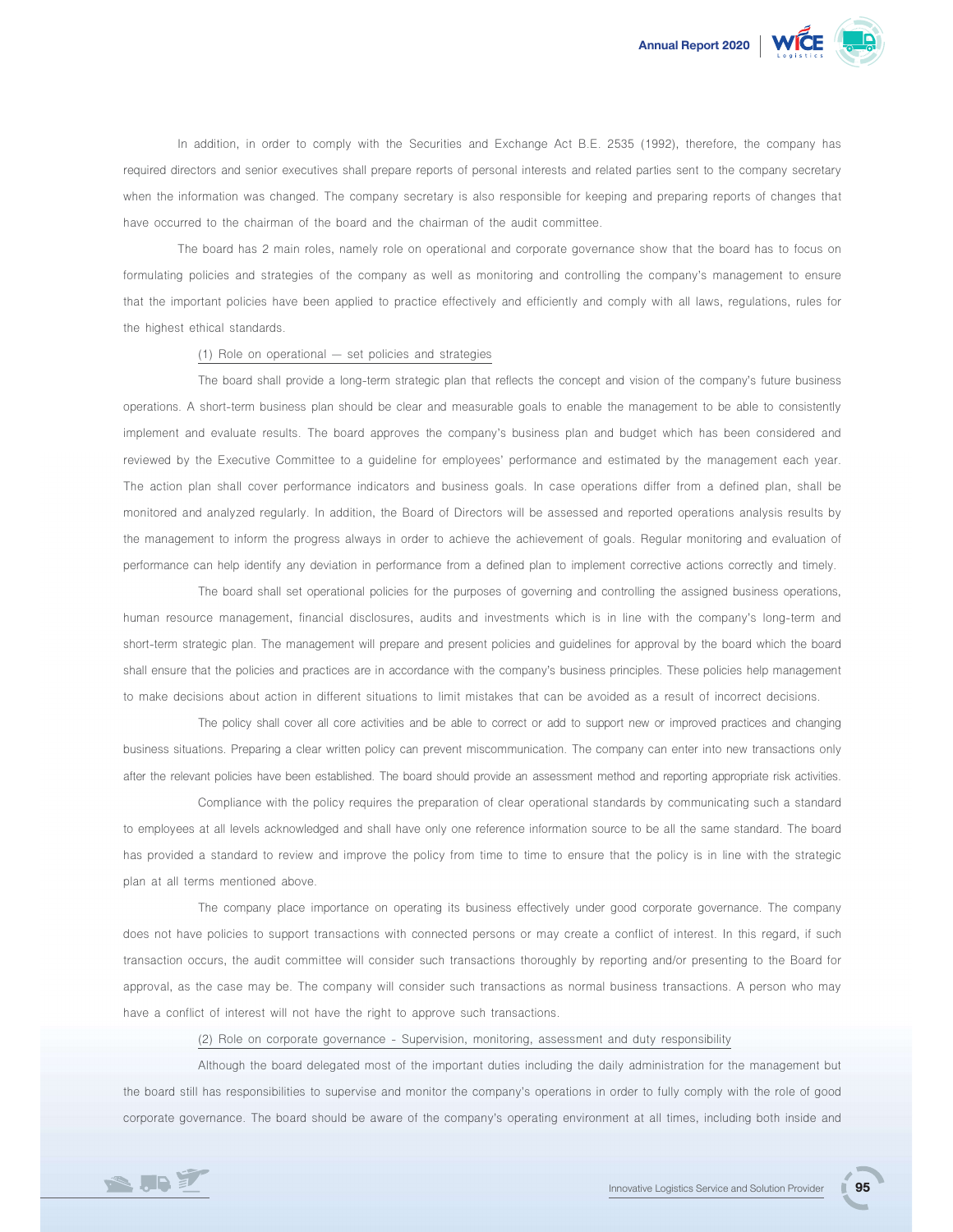

outside factors that may impact the company also business environment, laws structure and regulations. The board should be aware of responsibilities that may arise under any law or regulation and should supervise the company to have appropriate policies and procedures to control the company's operations to accurate based on laws, regulations and related regulations. Including changes in the law and regulations that may affect the company regularly.

 The management prepares a report and presents it to the board by showing information related to status and operations in aspects such as financial information, receivable risk management, liquidity, exchange rate conditions and volatility, investments, assets and liabilities and compliance with laws, regulations which are an important tool that the board will use to monitor the company's operations. The board should consider reports and information cautiously and careful to know any warning signal such as performance deterioration, increased risk, abuse of power by management, problems related to control systems, non-compliance with laws, regulations, among others that may affect reliability and accuracy of such reports.

 The board is responsible for risk management to be sure the management is aware of risks that may occur and should have systematic risk management and tools that are sufficient to define risk indicators, risk assessment methods, procedures for reviewing and controlling risks in various forms and the board should approve the company's risk management action plan as well.

#### 4.2 Performance assessment of the board of directors

 The board determines to have self-assessment annually, once a year to improve performance and provide opportunities for directors to review the board's performance and raise issues to discuss (if any) by the assessments will be conducted systematically both the board composition and individuals with determining criteria in advance to consider and recommend assessment guideline to the Board for approval.

 Such performance assessment is an important tool for assessing the board structure suitability and efficiency in performing duties of the Board in accordance with good corporate governance. The board will analyze the assessment results, recommendations, and observations to be considered and used to suit the environment and business operations.

 In the year 2020, the company secretary provided the board's self-assessment in 2 natures are self-assessment for the whole board and individual which is considered and approved by the board.

 The company secretary will send form of the board's performance assessment to the board then the board assesses its own performance within the time limit and send it back to the company secretary to collect and assess.

 The company secretary will summarize the assessment results and present the assessment report to the Board of Directors' Meeting No. 1/2021 on 24 February 2021.

Summary of performance assessment results of the Board of Directors for the year 2020

- 1. Performance assessment of directors as whole board consist of question in 6 main categories which are 1) Structure and qualifications of the board 2) Roles, duties and responsibilities of the board 3) the board meeting 4) Duties of directors 5) Relationship with the management 6) Self-development of directors and executive development. The board of directors who are assessed, namely directors held a position during the assessment period as of December 2020 for 8 directors. Summary results of the director's performance assessment as whole board, the average score was 93.39%.
- 2. Performance assessment of directors as individual consist of questions in 3 main categories which are 1) Structure and qualifications of the board of directors. 2) Board meetings. 3) Roles, duties and responsibilities of the board. Summary results of the director's performance assessment as individually, the average score was 81.82%.

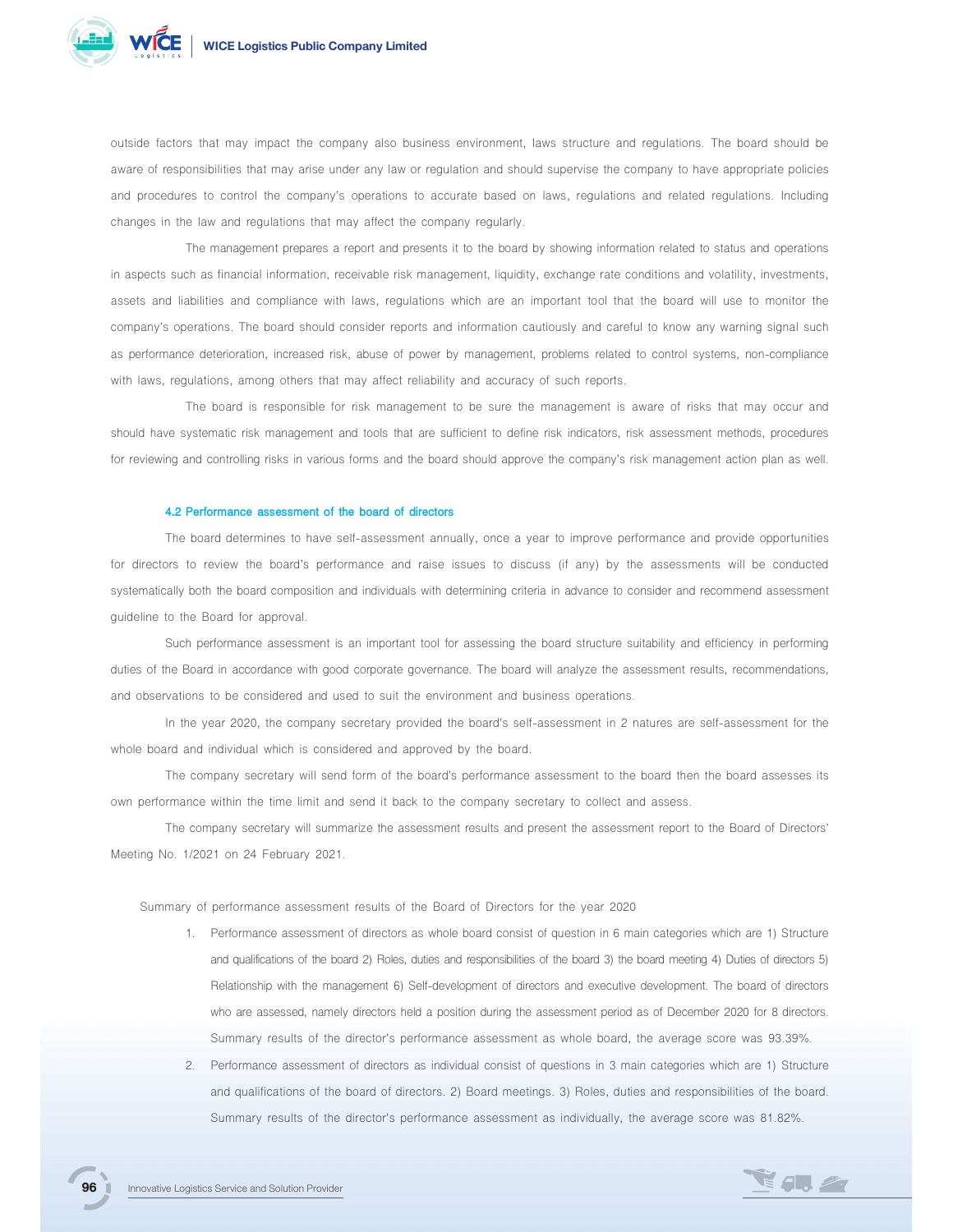

 In 2020, the company has held a self-assessment of all sub-committees, namely Audit Committee, Nomination and Remuneration Committee and Risk Management Committee which has been performed annually as well. The assessment results were presented to the Board Meeting No. 1/2021 on 24 February 2021 by summary results of sub-committee's performance assessment as individual and whole board are as follows:

|  | - Audit Committee                       | The average score was 79.17% |
|--|-----------------------------------------|------------------------------|
|  | - Nomination and Remuneration Committee | The average score was 79.39% |
|  | - Risk Management Committee             | The average score was 92.66% |

#### 4.3 Remuneration

 The remuneration of directors has been set with transparency and suitable for their responsibilities, therefore, the Board assigns the Nomination and Remuneration Committee to set remuneration policy to directors under clear and transparent criteria. Such remuneration shall be suitable for duties and responsibilities assigned. The Nomination and Remuneration Committee will present the consideration results to the Board of Directors meeting or the shareholders 'meeting for consideration and approval of the directors' remuneration. Such remuneration shall not be higher than necessary and comparable to the general rate of the same business based on experience, expertise, determination and dedication in performance along with the performance or benefits that the director gives to the company.

#### 4.4 Director Development

 The board shall support directors to attend education and training on related matters according to curriculum specialty in order to enhance skills and knowledge necessary for the performance of their responsibilities regularly. By conducting all directors to be members of the Thai Institute of Directors and having the company secretary is a mediator to monitor news in various fields also support to attend a workshop and training that are useful in performing duties of listed company directors annually which the company will notify training courses scheduled to directors in advance regularly.

 In case of appointment of new directors; The company will hold an orientation to inform clear information about the company's business operations and last performance by senior executives so that new directors shall better understand the business and able to perform their duties fully by giving the director's handbook, policies and practices of corporate governance to directors.

 In this regard, all directors shall be attended training courses related to the performance of their duties and in 2020, there are 5 out of 8 directors who attended training and seminars to enhance performance knowledge, accounting for 62.5% of the entire Board of Directors. The list of training courses/seminars at outside are as follows:

 In addition to attending training and seminars in 2020, senior executives have also completed other training courses and seminars which have been presented in an annual report. (Form 56-1)

■ 97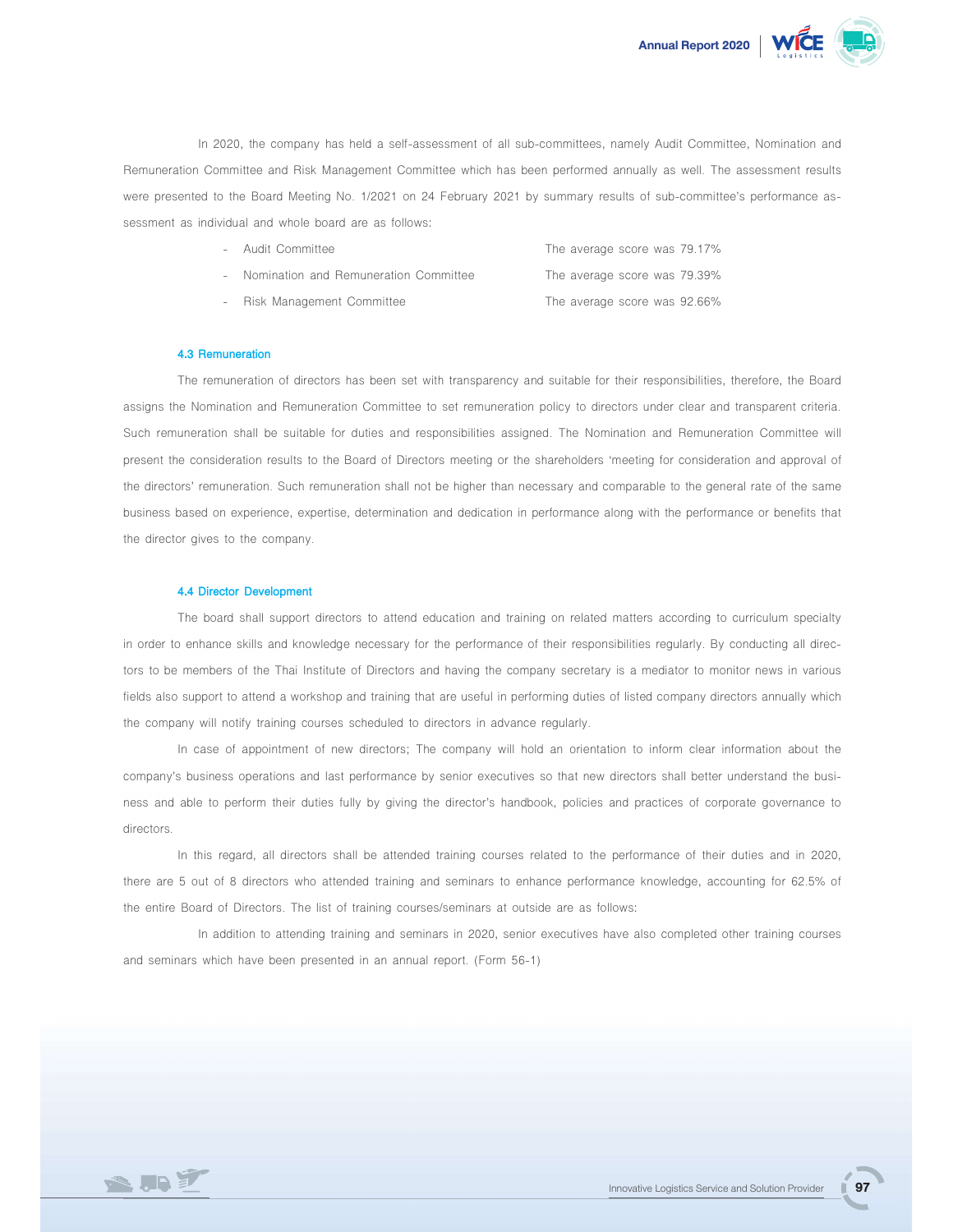

| Name-Surname                                | <b>Training course</b>                                                            |
|---------------------------------------------|-----------------------------------------------------------------------------------|
| 1. Mr. Ekphol Phongstabhon                  | Training course                                                                   |
|                                             | • Security Management Program for Senior Executives, Class 1                      |
|                                             | By the Association of National Defense College of Thailand                        |
|                                             | • Management Science Program for Senior Executives, Class                         |
|                                             | Graduate School of Public Administration, NIDA                                    |
| 2. Associate Professor Ruth Banomyong (PhD) | Training course                                                                   |
|                                             | Ethical Leadership Program (ELP), Class 18/2020 - IOD<br>$\bullet$                |
| 3. Mr. Komol Rungruanyot                    | Training course                                                                   |
|                                             | Director Accreditation Program (DAP), Class 171/2020 - IOD<br>$\bullet$           |
| 4. Dr. Araya Kongsoonthorn                  | Training course                                                                   |
|                                             | Senior Executive, Capital Market Academy, Class 30 - IOD<br>$\bullet$             |
| 5. Ms. Thitimar Tantikulsunthorn            | Training course                                                                   |
|                                             | Management Science Program for Senior Executives, Class 6 - Graduate<br>$\bullet$ |
|                                             | School of Public Administration, NIDA                                             |

#### 4.5 Performance Assessment of Chief Executive Officer

 The Board assigns the Nomination and Remuneration Committee to prepare and present guidelines for performance assessment of the Chief Executive Officer by the aforementioned guidelines will be presented to the Board of Directors for approval before assessment which the assessment is divided into category 1: Plan Progress, category 2: Performance Measurement, and Category 3: Development of CEO importantly.

# 4.6 Succession Planning

 The company has designated successors for all important positions to run business smoothly and continuously by the Board assigns the Nomination and Compensation Committee care of preparing a succession plan for the company's senior executives and review such plans periodically for suitability of the management position. The management together with human resources department will review and assess successors to propose to the Nomination and Remuneration Committee for consideration and approval by considering factors such as qualifications, knowledge, abilities, experience of each position and assessing the performance of the executives who have qualifications suitable for succession in each position.

#### 5. Honesty and code of ethics

Honesty and code of ethics are the company's important business foundation from starting, giving stakeholders confidence that the company and its employees will perform their responsibilities with the highest standards. Employees are instilled to adhere to values such as care, reliability, honesty, loyalty, maturity, fairness, respect, trust and professionalism. The company considers honesty and code of ethics are a fundamental aspect of being an employee.

Directors, Chief Executive Officer, Management Team and all employees committed to upholding the highest standards of the company in term of honesty and code of ethics, including;

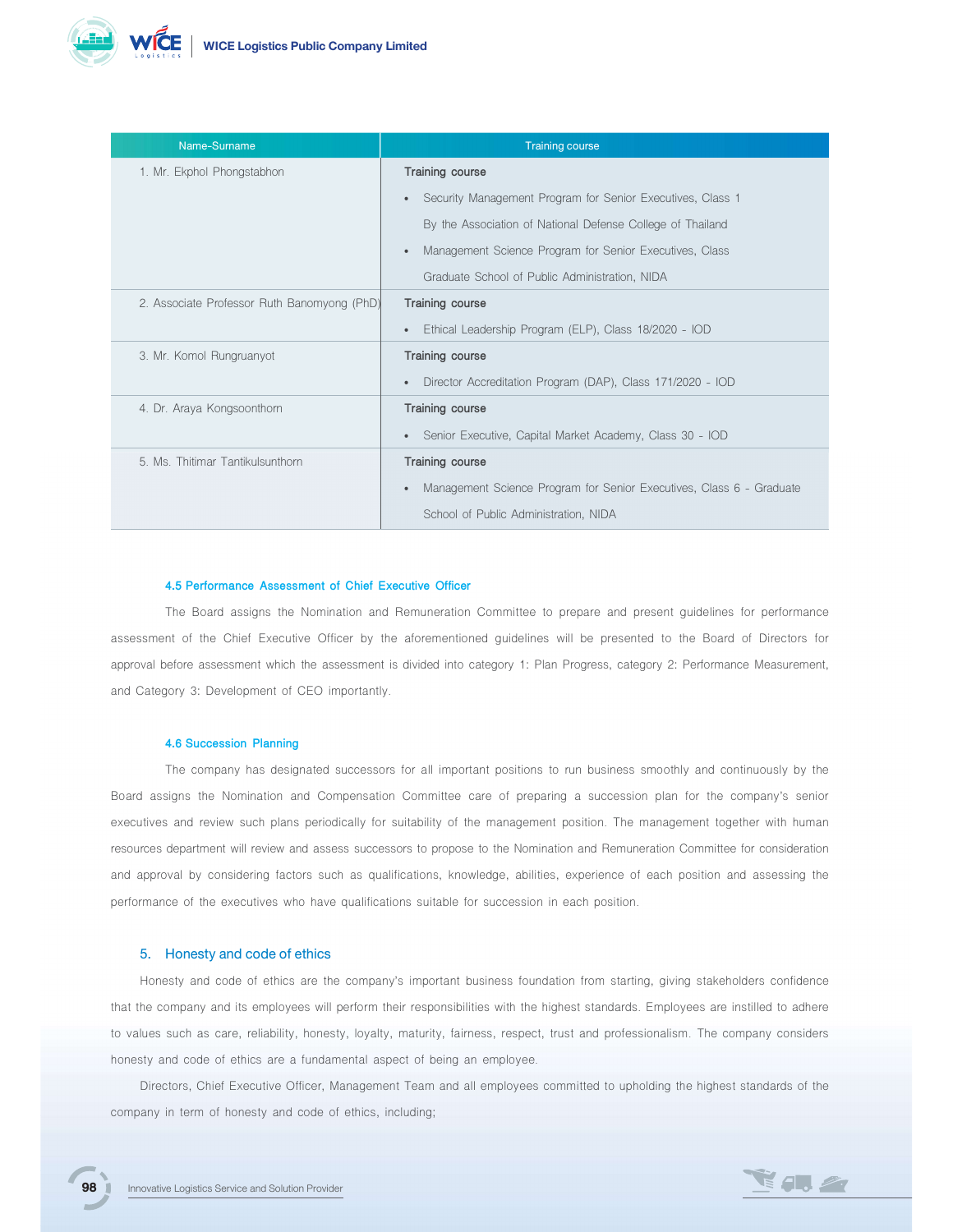

- Compliance with laws and regulations.
- Conflicts of interest shall be disclosed and managed appropriately, ensuring that persons with significant interest are not involved in the decision-making process.
- Employees are not allowed to receive or offer cash, gifts of value or any other return which may be interpreted as receiving or giving a bribe.
- Ethical issues shall be dealt with in an efficient and transparent manner.

#### Sub-committees

 In order to achieve the highest goals of corporate governance and maintain high operational standards, the Board of Directors has appointed sub-committees to help lighten the Board's burden in reviewing or considering the details of various important matters, namely the Executive Committee, Audit Committee, Nomination and Remuneration Committee and Risk Management Committee. Sub-committees have the power to make decisions on behalf of the board to offer opinions or suggestions to the board for making decisions based on the framework as deemed appropriate by the board if necessary from time to time which sub-committee composition shall be suitable for business size, scope of work, experience and expertise of each director and comply with good corporate governance. Member of other committees who has an interest or may have an interest in a transaction will not have the right to vote in determining such transaction in order to avoid a conflict of interest.

 The board has set roles and separates scope, duties and responsibilities between the Board, Executive Committee, Audit Committee, Nomination and Remuneration Committee and Risk Management Committee clearly which can be summarized as follows: (Can see details at Corporate governance structure)

 Executive Committee Responsible at practitioner level, which shall be considered in details of policies, procedures, human resource management and other management, includes providing recommendations to directors on budget allocation. The Executive Committee is in charge of considering urgent matters which in normal cases shall be approved by the Board of Directors, especially in the case that must make a decision during the time when the board of directors meeting is not yet held, the period there was no committee, also has the power to appoint and give advice to sub-committees who are responsible for specific matters in order to increase the management efficiency within the company.

 The Executive Committee is appointed by the Board consists of 4 directors who are executives, namely Dr. Araya Kongsoonthorn as Chief Executive officer, Mr. Chudet Kongsoonthorn, Ms. Thitimar Tantikulsunthorn and Ms. Busarin Tuanchaem as the Executive Directors.

 Audit Committee has assigned to perform independently in supervising and reviewing financial reports, internal controls, audits, including compliance with policies, laws and regulations related to the company's business operation. In addition, the Audit Committee is responsible for ensuring that the disclosure of information is transparent and complete, independent check and balance for preparation of financial reports which are reasonably displayed and disclose information to investors in a timely manner. Moreover, the Audit Committee is responsible for hiring the company's independent auditors to review the financial statements prepared by executives and giving comments on those financial reports that the financial position is correct, conform to accepted accounting standards as well as overseeing the relationship with the auditors.

 The Audit Committee is appointed by the Board consists of 3 independent directors, namely Associate Professor Ruth Banomyong (PhD) as the Chairman of Audit Committee, Mr. Charoenkiat Huthananuntha and Mr. Kamon Rungruangyot as the Audit Committee. All 3 audit committees are knowledgeable and experience in reviewing the company's financial reports.

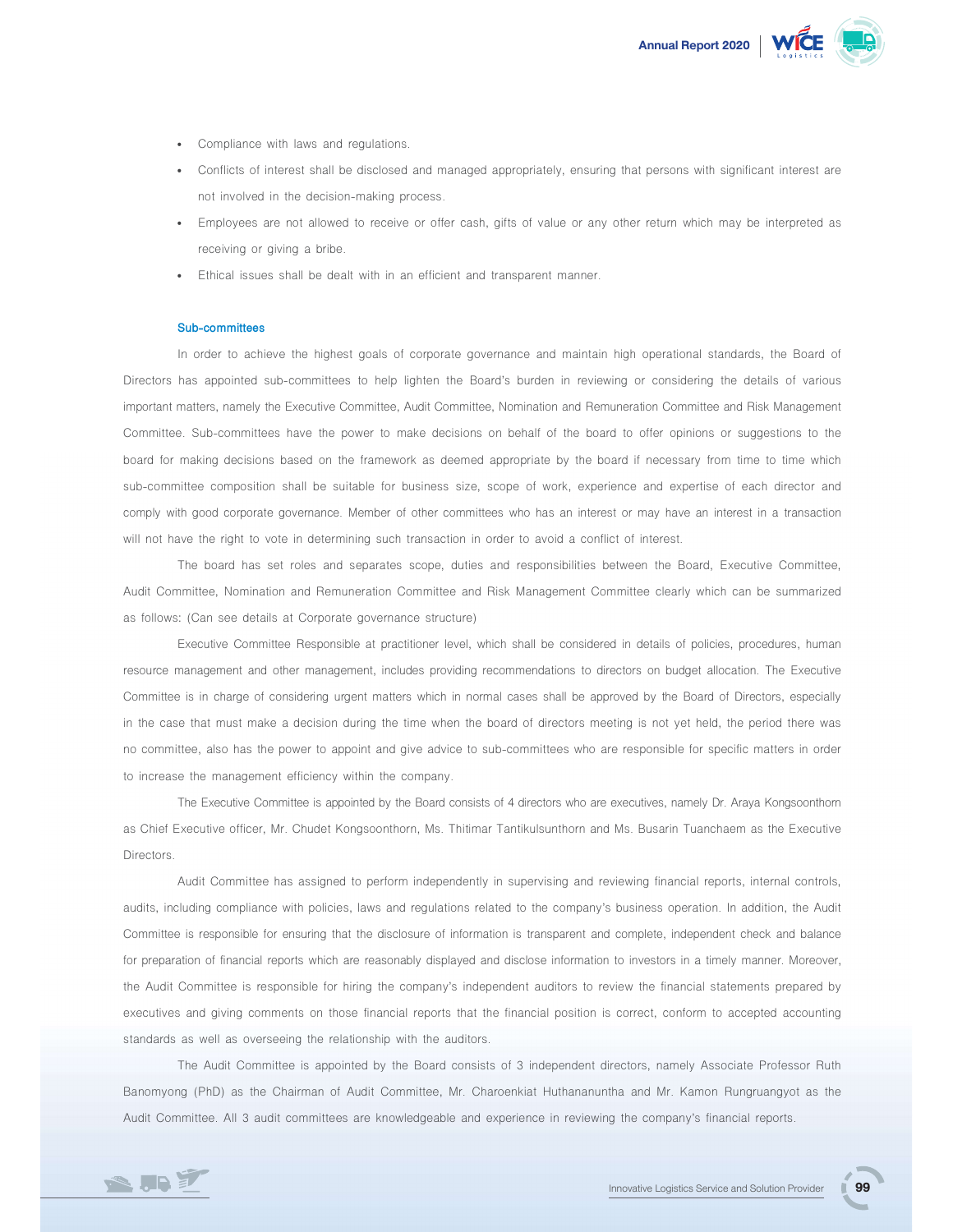

 Nomination and Remuneration Committee has assigned to perform their duties of supervising the policy and criteria for nominating directors and senior executives of the company as well as name of persons who are suitable to perform the duties of the Board of Directors, Chairman of the Board, Chief Executive Officer and directors in sub-committees for consideration and appointment by the Board, also set goals for consideration of remuneration based on performance to create long-term value to the company as well.

 The Nomination and Remuneration Committee has appointed by the Board consists of 3 directors: Mr. Charoenkiat Huthananuntha as the Chairman of the Nomination and Remuneration Committee and independent directors, Dr. Araya Kongsoonthorn and Ms. Thitimar Tantikulsunthorn as the Nomination and Remuneration Committee.

 Risk Management Committee is responsible for supervising to respond to risk management policy in the company overview to perform their duties efficiently and effectively in each department then report the performance results based on such policies and strategies to the Board of Directors for further acknowledgment.

#### 11.2 Nomination and Appointment of Directors and Executives

# 11.2.1 Nomination of Directors and Independent Directors

 The Nominating and Compensation Committee is responsible for selecting and screening qualified persons with knowledge, abilities, skills, expertise and experience in various fields in line with the company's strategy as well as having a sufficient understanding of logistics, economy, law, technology and others by taking into consideration of the necessity of an organization, good corporate governance and the board's structure to create diverse opinions on the board based on the different business background and experience of each director. As well as providing board composition consist of age, gender, knowledge, expertise, experience and other important qualifications to acknowledge different opinions and show opinions supporting the company's business decisions. By setting the number of independent directors is one-half of the total number of directors while the number of representatives of each major shareholder is the proportion of shareholding to balance the power appropriately. The Nomination and Remuneration Committee will listen to recommendations from minor shareholders who nominate persons who should be selected as directors or independent directors of the company by allowing shareholders to nominate persons to be considered as candidates as directors in the general meeting of shareholders in accordance with criteria set by the company as detailed in Clause 11.1.

 The Nomination and Remuneration Committee will nominate to the Board for consideration and appointment directors and/or independent directors replace vacancy director for other reasons besides retiring by rotation or consider proposing to the shareholders' meeting for election and/or independent directors in case of directors vacating by rotation or electing new directors by the criteria of election and removal of directors as specified in the Company's Articles of Association are as follows:

- 1) Shareholders by the resolution of the shareholders' meeting shall specify the number of persons who hold a position of the company's directors occasionally, not less than 5 directors and shall have independent directors not less than one-half of total number of directors and must be residing in the Kingdom also being Thai nationality as required by law.
- 2) The election voting for directors at the shareholders' meeting shall be in accordance with rules and procedures as follows: (1) Each shareholder can vote one (1) share per one (1) vote.
	- (2) Each shareholder can use all votes under Clause (1) to select one or more persons to be directors but unable to share vote to any director more or less than other directors.
	- (3) The persons who get the highest votes respectively will be elected as directors equal to the number of directors required or to be elected at that time. In case that the persons elected in descending order have equal votes in excess of the number they should have or should be elected at that time, the president shall have a casting vote.



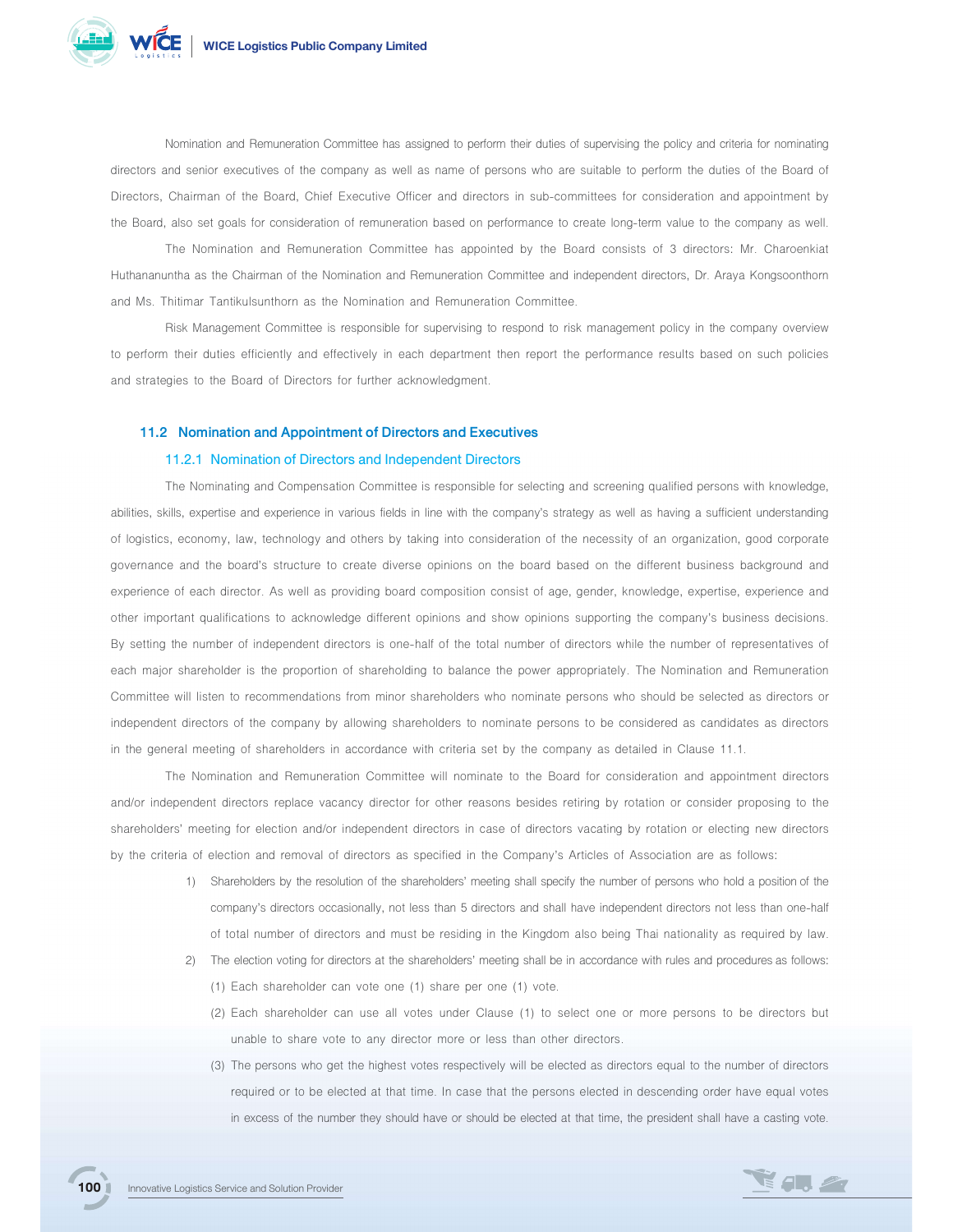

- 3) At every annual general meeting, at least one-third (1/3) of the directors must vacate an office. If unable to divide the number of directors into three parts then the number of vacated directors must be closest to one-third (1/3) in the first and second year. After registering for transformation into a public limited company, the vacate directors by rotation will use draw lots for who will vacate office. For the following years, the director who has been in office the longest shall be a person who vacates and if at any term has many directors have been in office long as the same, the said directors shall vacate office by drawing lots. The directors who vacate by rotation may be re-elected to a new position.
- 4) The shareholders' meeting may vote to withdraw any director from office before office term expiry with a vote of not less than three of four of the number of shareholders attending the meeting and having the right to vote and having total shares not less than one-half of shares held by shareholders who attend the meeting and have the right to vote.

#### 11.2.2 Executive Recruitment

 The Nominating and Compensation Committee will select and screen qualified persons to hold office of the highest management by the basic factors used for consideration are qualifications, knowledge, competence and experience in the logistics. Those selected for the position should have the same management concept and vision as the board of directors to make the organization's operations successfully accomplish the goals. Senior executives and the Board must be placed with each other as well as in close coordination. The Nomination and Remuneration Committee will nominate the selected persons to the Board for further appointment.

 For other management positions, senior executives will consider qualifications to the Nomination and Remuneration Committee and propose to the Board of Directors for further consideration and approval of the appointment

# 11.2.3 Qualifications of independent directors

In the selection and appointment of persons to take the position of independent directors, the said person must have qualifications in accordance with the announcements of the Capital Market Supervisory Board, the Securities and Exchange Commission and the Stock Exchange of Thailand, including qualifications according to the company's corporate governance policy and practice which summarized as follows:

- 1. Holding shares not exceeding 1% of the number of shares that have voting rights in the company, master company, subsidiaries, associates, or juristic person that may have conflicts which shall also include the shareholding of the related persons of such independent directors.
- 2. Not being or used to be a director who is involved in management, workers, employees, consultants who receive regular salary or a regulator of the master company, associates, subsidiaries at the same rank, major shareholders or the company's regulator unless they will be discharged from aforementioned characteristics for at least two years before the appointment date as independent directors. In this regard, such prohibited characteristics shall exclude cases that independent directors used to be government officials or advisors of government agencies which is a major shareholder or the company's regulator.
- 3. Not being a person who has a relationship by blood or by legal registration in a manner of father, mother, spouse, sibling, and child. Including spouse of the child, executives, major shareholder, regulator or a person who will be proposed to be an executive or regulator of the company or subsidiaries.



■ 101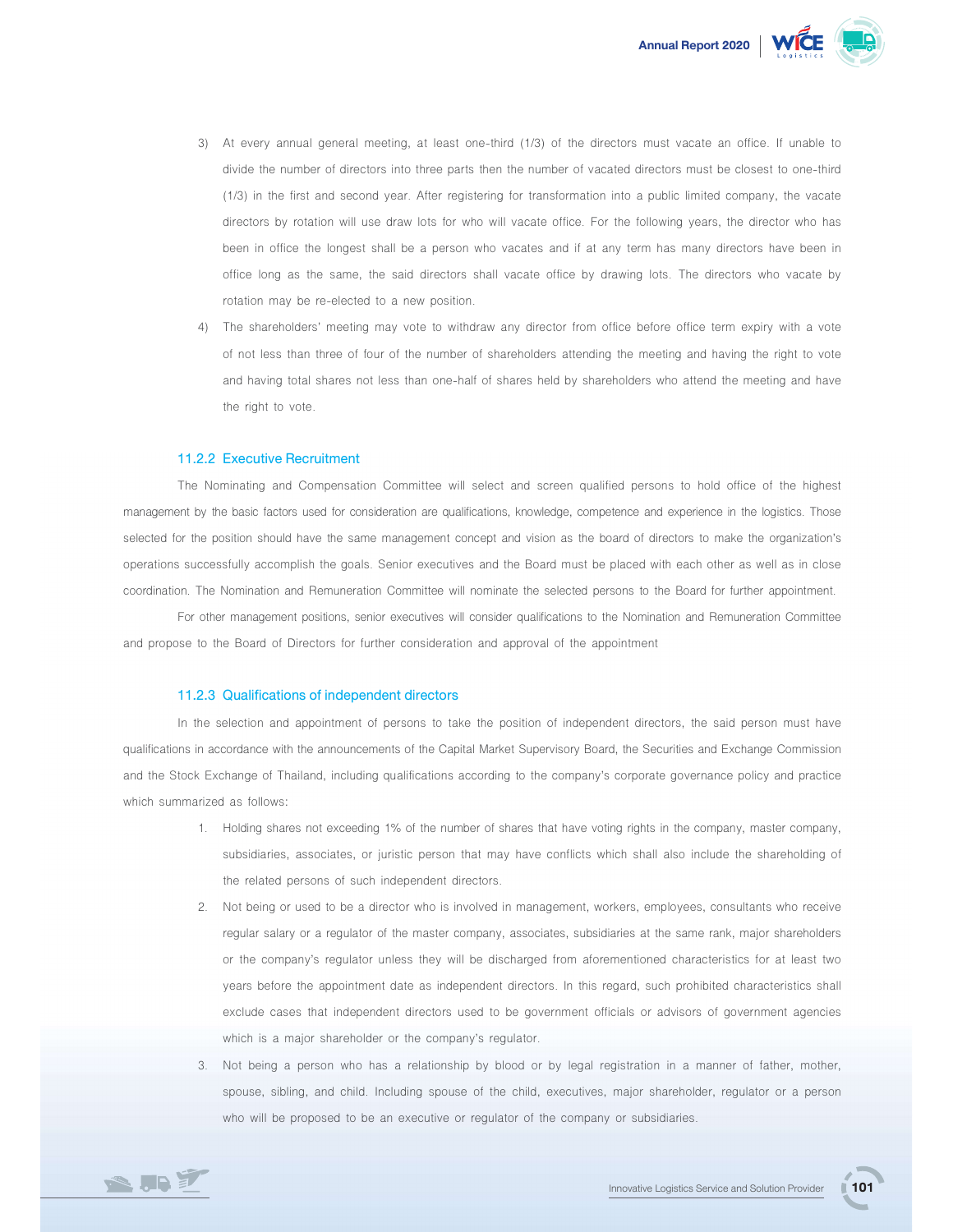

Have no or ever have a business relationship with the company, master company, subsidiaries, associates, major shareholders or the company's regulator in a manner that may interfere with one's independent exercise of judgment, including not been or ever been important shareholders or regulator of a person who has a business relationship with the company, master company, subsidiaries, associates, major shareholder or the company's regulator unless they will be discharged from aforementioned characteristics for at least two years before the appointment date as independent directors.

 Business relationship under Paragraph one, includes normal commercial transactions for the purpose of operating a business, renting or for renting of real estate, transactions relating to assets or servants, or giving or receiving financial assistance by receiving or lending, guaranteeing, giving assets as debt collateral. Including other similar circumstances resulting in the company or the parties has an obligation to other parties from 3% of net tangible assets or from 20 million baht or more whichever is lower. In this regard, such a debt calculation shall be under the computation method for a value of the connected transaction according to the announcement of the Capital Market Supervisory Board regarding criteria on connected transactions, mutatis mutandis. But on consideration said obligation shall include the indebtedness incurred during one year before the date of having a business relationship with the same person.

- 5. Not being or having been an auditor of the company, master company, subsidiary or juristic person that may have conflicts and not being a major shareholder, non-independent directors, executives or managing partners of the audit office which has an auditor of the company, master company, subsidiaries or juristic person that may have conflicts unless it has been terminated for not less than 2 years before being appointed.
- 6. Not being or having been a professional service provider which includes providing services as a legal advisor or financial advisor which receives service fees in excess of 2 million baht per year from the company, mater company, subsidiary company or juristic person that may have conflicts. In a case that a professional service provider is a juristic person, including being major shareholder, directors who are not independent directors, executives or managing partners of such professional service providers unless it has been terminated for not less than 2 years before being appointed.
- 7. Not being a director appointed to represent the company director, major shareholders or shareholders who are related to the major shareholders of the company.
- 8. Not operating a business that is the same business and is significant competition with the business of the company or subsidiary or not a significant partner in the partnership or being a director who is involved in the management of work, employees, employees, consultants who receive regular salary or holding more than 1% of the total voting rights of other companies which operate businesses that is the same business and are competing with the business of the company or subsidiaries.
- 9. No other characteristic makes it impossible to give independent opinions about the company's operations.

 After being appointed as independent directors with characteristics according to Paragraphs 1 to 9, independent directors may be assigned by the board to decide on the operations of the company, parent company, subsidiaries, associates, or subsidiaries at the same rank, major shareholder or the company's regulator with a collective decision.

#### 11.2.4 Business relationship or professional service of independent directors in the past accounting period

- None –